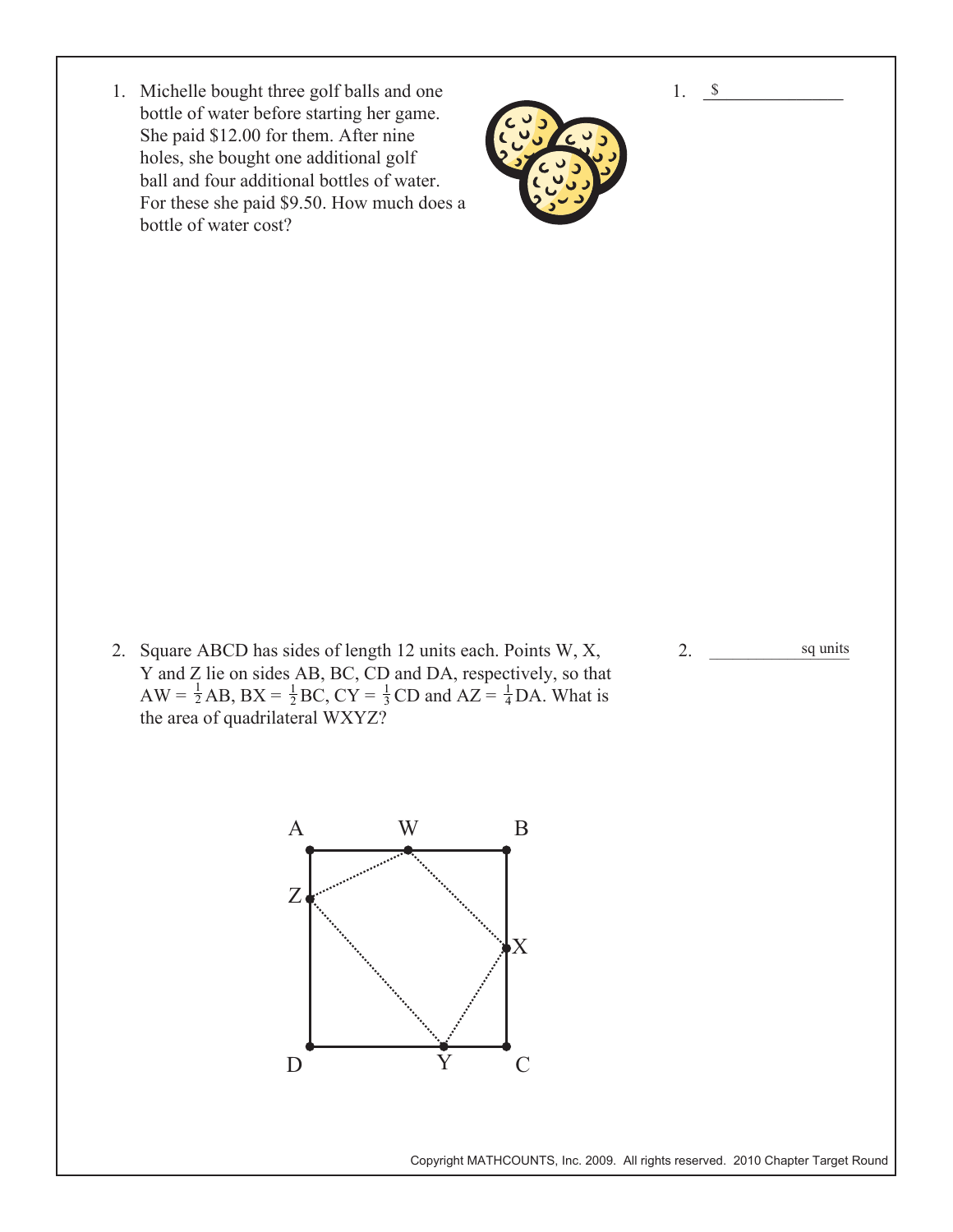3. The distribution of the 37 test scores in a math class is given in the stem and leaf plot where 5|6 represents 56 points. What percent of the scores are at most 5 points from the value of the median? Express your answer to the nearest whole number.

## Test Scores

 5| 8 9 6| 0 2 2 5 5 8 8 7| 0 1 2 2 3 5 5 5 6 8 8| 1 3 5 5 5 6 8 8 9 9 9| 0 1 2 3 8 8 9 9

4. If  $a + b + c + d = 11$ ,  $2a + 3c = 19$ ,  $b + 4d = 22$ ,  $4a + d = 14$ and  $5b + 3c = 5$ , what is the value of d?

Copyright MATHCOUNTS, Inc. 2009. All rights reserved. 2010 Chapter Target Round

 $\frac{0}{0}$ 

3.  $\qquad$ 

 $4.$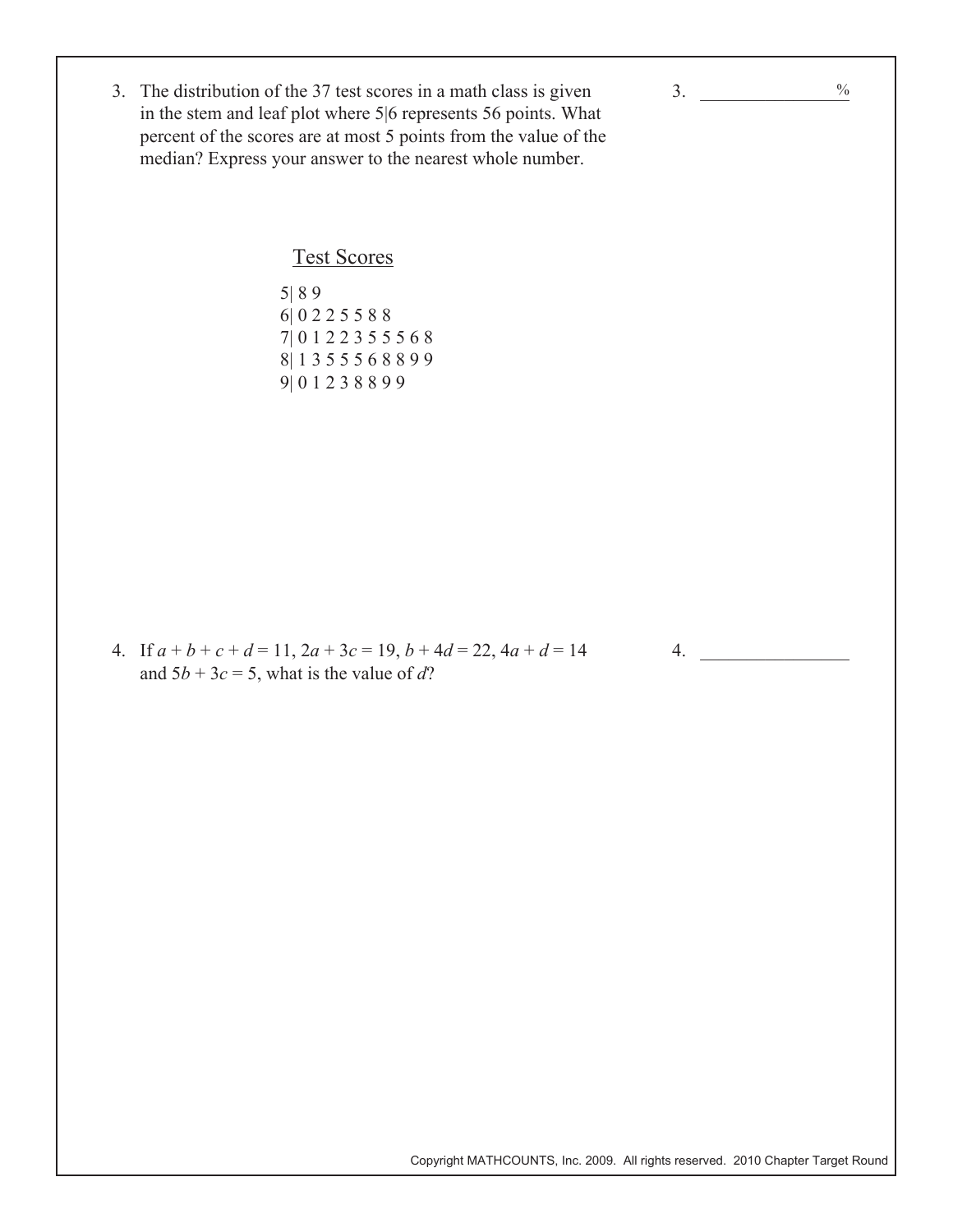5. Sherri considers the infinite sequence consisting of all positive integers, in increasing order, that are neither multiples of five nor multiples of seven. What is the 30th term in her sequence?

6. A shopper notes that a box of brand A cornflakes costs 50% more than a box of brand B and weighs 25% more than a box of brand B. According to this information, for equal weights, the cost of brand A is what percent more than the cost of brand B?



6. \_\_\_\_\_\_\_\_\_\_\_\_\_\_\_\_  $\frac{0}{0}$ 

 $5.$ 

Copyright MATHCOUNTS, Inc. 2009. All rights reserved. 2010 Chapter Target Round